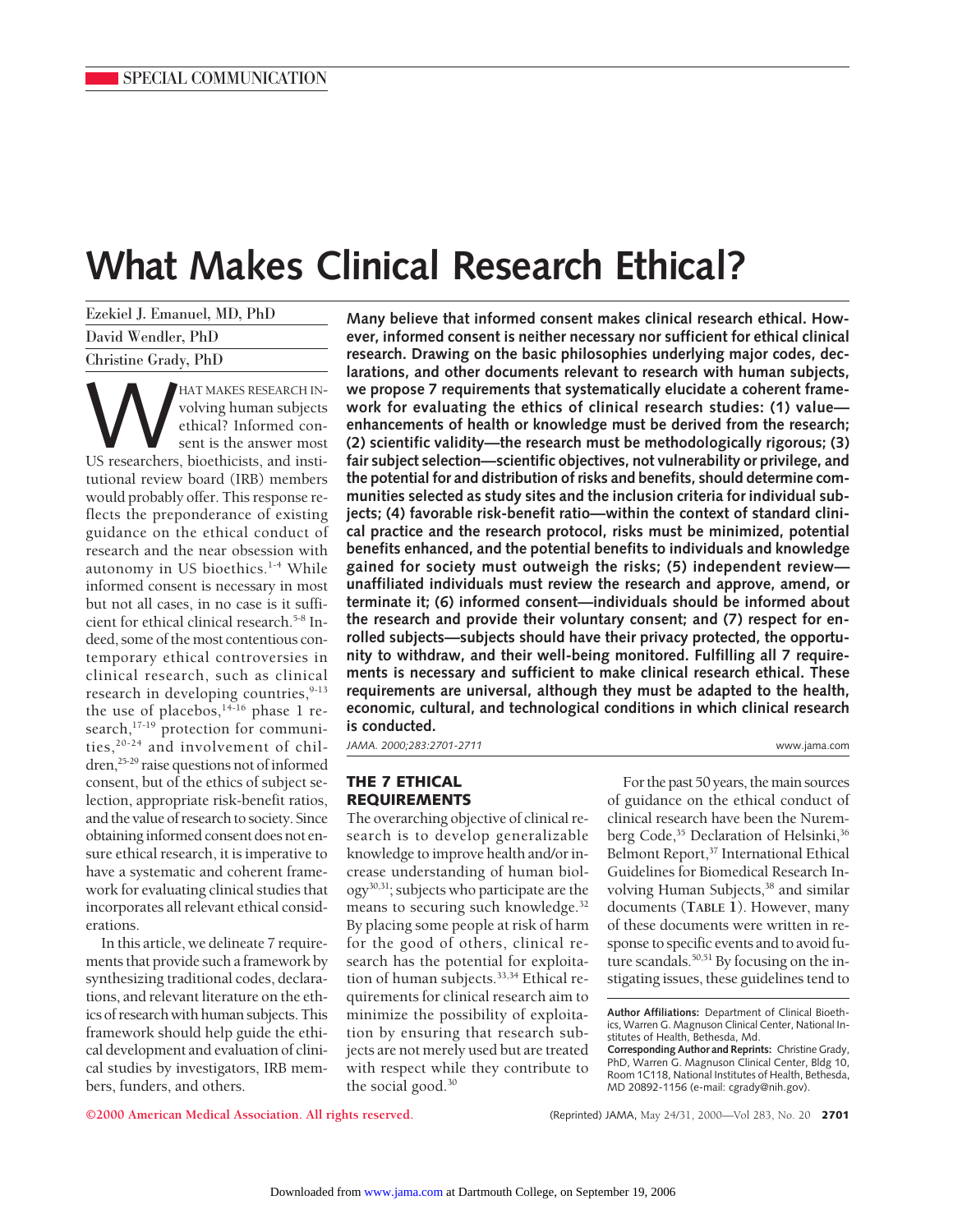emphasize certain ethical requirements while eliding others. For instance, the Nuremberg Code<sup>35</sup> was part of the judicial decision condemning the atrocities of the Nazi physicians and so focused on the need for consent and a favorable riskbenefit ratio but makes no mention of fair subject selection or independent review. The Declaration of Helsinki<sup>36</sup> was developed to remedy perceived lacunae in the Nuremberg Code, especially as related to physicians conducting research with patients, and so focuses on favorable risk-benefit ratio and independent review; the Declaration of Helsinki also emphasizes a distinction between therapeutic and nontherapeutic research that is rejected or not noted by other documents.<sup>30,52</sup> The Belmont Report<sup>37</sup> was meant to provide broad principles that could be used to generate specific rules and regulations in response to US research scandals such as Tuskegee<sup>53</sup> and Willowbrook.54,55 It focuses on informed consent, favorable risk-benefit ratio, and the need to ensure that vulnerable populations are not targeted for risky research. The Council for International Organizations of Medical Sciences (CIOMS) guidelines<sup>38</sup> were intended to apply the Declaration of Helsinki "in developing countries... [particularly for]

| Guideline                                                                                             | Source                                                                                                                         | <b>Year and Revisions</b>                        |
|-------------------------------------------------------------------------------------------------------|--------------------------------------------------------------------------------------------------------------------------------|--------------------------------------------------|
|                                                                                                       | Fundamental                                                                                                                    |                                                  |
| Nuremberg Code <sup>35</sup>                                                                          | Nuremberg Military Tribunal<br>decision in United States<br>v Brandt                                                           | 1947                                             |
| Declaration of Helsinki <sup>36</sup>                                                                 | World Medical Association                                                                                                      | 1964, 1975, 1983,<br>1989, 1996                  |
| Belmont Report <sup>37</sup>                                                                          | National Commission for the<br>Protection of Human Subjects<br>of Biomedical and Behavioral<br>Research                        | 1979                                             |
| International Ethical Guidelines for<br>Biomedical Research Involving<br>Human Subjects <sup>38</sup> | Council for International<br>Organizations of Medical<br>Sciences in collaboration with<br>World Health Organization           | Proposed in 1982;<br>revised, 1993               |
|                                                                                                       | Other                                                                                                                          |                                                  |
| 45 CFR 46, Common Rule <sup>8</sup>                                                                   | US Department of Health and<br>Human Services (DHHS) and<br>other US federal agencies                                          | DHHS guidelines in<br>1981; Common<br>Rule, 1991 |
| Guidelines for Good Clinical<br>Practice for Trials on<br>Pharmaceutical Products <sup>42</sup>       | World Health Organization                                                                                                      | 1995                                             |
| Good Clinical Practice:<br>Consolidated Guidance <sup>44</sup>                                        | International Conference on<br>Harmonisation of Technical<br>Requirements for Registration of<br>Pharmaceuticals for Human Use | 1996                                             |
| Convention on Human Rights and<br>Biomedicine <sup>43</sup>                                           | Council of Europe                                                                                                              | 1997                                             |
| Guidelines and Recommendations<br>for European Ethics<br>Committees <sup>45</sup>                     | European Forum for Good<br><b>Clinical Practice</b>                                                                            | 1997                                             |
| Medical Research Council<br>Guidelines for Good Clinical<br>Practice in Clinical Trials <sup>46</sup> | Medical Research Council,<br>United Kingdom                                                                                    | 1998                                             |
| Guidelines for the Conduct of<br>Health Research Involving<br>Human Subjects in Uganda <sup>47</sup>  | Uganda National Council for<br>Science and Technology                                                                          | 1998                                             |
| <b>Ethical Conduct for Research</b><br>Involving Humans <sup>48</sup>                                 | Tri-Council Working Group, Canada                                                                                              | 1998                                             |
| National Statement on Ethical<br>Conduct in Research Involving<br>Humans <sup>49</sup>                | National Health and Medical<br>Research Council, Australia                                                                     | 1999                                             |

large-scale trials of vaccines and drugs." The CIOMS guidelines lack a separate section devoted to risk-benefit ratios, although the council considers this issue in commentary on other guidelines. It also includes a section on compensation for research injuries not found in other documents. Because the Advisory Committee on Human Radiation Experiments was responding to covert radiation experiments, avoiding deception was among its 6 ethical standards and rules; most other major documents do not highlight this.<sup>56</sup> This advisory committee claims that its ethical standards are general, but acknowledges that its choices were related to the specific circumstances that occasioned the report.56 Finally some tensions, if not outright contradictions, exist among the provisions of the various guidelines.5,19,30,51,52,57,58Absent a universally applicable ethical framework, investigators, IRB members, funders, and others lack coherent guidance on determining whether specific clinical research protocols are ethical.

There are 7 requirements that provide a systematic and coherent framework for determining whether clinical research is ethical (**TABLE 2**). These requirements are listed in chronological order from the conception of the research to its formulation and implementation. They are meant to guide the ethical development, implementation, and review of individual clinical protocols. These 7 requirements are intended to elucidate the ethical standards specific for clinical research and assume general ethical obligations, such as intellectual honesty and responsibility. While none of the traditional ethical guidelines on clinical research explicitly includes all 7 requirements, these requirements systematically elucidate the fundamental protections embedded in the basic philosophy of all these documents.<sup>30</sup> These requirements are not limited to a specific tragedy or scandal or to the practices of researchers in 1 country; they are meant to be universal, although their application will require adaptation to particular cultures, health conditions, and economic settings. These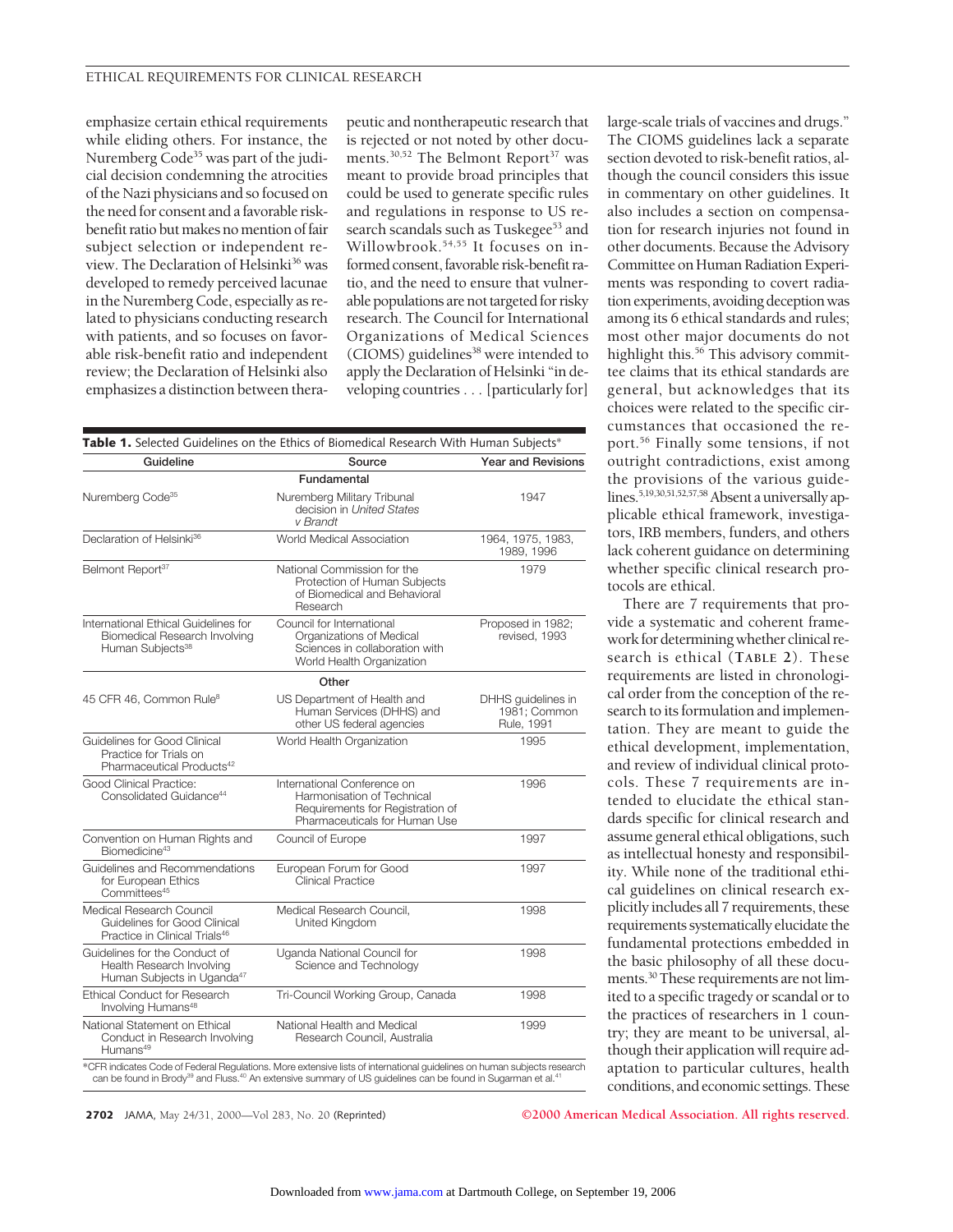7 requirements can be implemented well or ineffectively. However, their systematic delineation is important and conceptually prior to the operation of an enforcement mechanism. We need to know what to enforce.

#### **Value**

To be ethical, clinical research must be valuable,<sup>4,35</sup> meaning that it evaluates a diagnostic or therapeutic intervention that could lead to improvements in health or well-being; is a preliminary etiological, pathophysiological, or epidemiological study to develop such an intervention; or tests a hypothesis that can generate important knowledge about structure or function of human biological systems, even if that knowledge does not have immediate practical ramifications.4,30 Examples of research that would not be socially or

scientifically valuable include clinical research with nongeneralizable results, a trifling hypothesis, or substantial or total overlap with proven results.<sup>4</sup> In addition, research with results unlikely to be disseminated or in which the intervention could never be practically implemented even if effective is not valuable.12,13,38,59 Only if society will gain knowledge, which requires sharing results, whether positive or negative, can exposing human subjects to risk in clinical research be justified. Thus, evaluation of clinical research should ensure that the results will be disseminated, although publication in peer-reviewed journals need not be the primary or only mechanism.

There are 2 fundamental reasons why social, scientific, or clinical value should be an ethical requirement: responsible use of finite resources and avoidance of exploitation.<sup>4</sup> Research resources are limited. Even if major funding agencies could fund all applications for clinical research, doing so would divert resources from other worthy social pursuits. Beyond not wasting resources, researchers should not expose human beings to potential harms without some possible social or scientific benefit.<sup>4,30,35,38</sup>

It is possible to compare the relative value of different clinical research studies; clinical research that is likely to generate greater improvements in health or well-being given the condition being investigated, the state of scientific understanding, and the feasibility of implementing the intervention is of higher value. Comparing relative value is integral to determinations of funding priorities when allocating limited funds among alternative research proposals.<sup>60</sup> Similarly, a comparative evalu-

| <b>Table 2.</b> Seven Requirements for Determining Whether a Research Trial Is Ethical* |                                                                                                                                                                                                                                                                                                           |                                                                                      |                                                                                                            |  |
|-----------------------------------------------------------------------------------------|-----------------------------------------------------------------------------------------------------------------------------------------------------------------------------------------------------------------------------------------------------------------------------------------------------------|--------------------------------------------------------------------------------------|------------------------------------------------------------------------------------------------------------|--|
| Requirement                                                                             | Explanation                                                                                                                                                                                                                                                                                               | <b>Justifying Ethical Values</b>                                                     | <b>Expertise for Evaluation</b>                                                                            |  |
| Social or scientific value                                                              | Evaluation of a treatment, intervention,<br>or theory that will improve health and<br>well-being or increase knowledge                                                                                                                                                                                    | Scarce resources and<br>nonexploitation                                              | Scientific knowledge; citizen's<br>understanding of social<br>priorities                                   |  |
| Scientific validity                                                                     | Use of accepted scientific principles<br>and methods, including statistical<br>techniques, to produce reliable<br>and valid data                                                                                                                                                                          | Scarce resources and<br>nonexploitation                                              | Scientific and statistical<br>knowledge; knowledge of<br>condition and population to<br>assess feasibility |  |
| Fair subject selection                                                                  | Selection of subjects so that stigmatized<br>and vulnerable individuals are not<br>targeted for risky research and the<br>rich and socially powerful not favored<br>for potentially beneficial research                                                                                                   | Justice                                                                              | Scientific knowledge; ethical and<br>legal knowledge                                                       |  |
| Favorable risk-benefit<br>ratio                                                         | Minimization of risks; enhancement of<br>potential benefits; risks to the subject<br>are proportionate to the benefits to<br>the subject and society                                                                                                                                                      | Nonmaleficence, beneficence,<br>and nonexploitation                                  | Scientific knowledge; citizen's<br>understanding of social values                                          |  |
| Independent review                                                                      | Review of the design of the research<br>trial, its proposed subject population,<br>and risk-benefit ratio by individuals<br>unaffiliated with the research                                                                                                                                                | Public accountability; minimizing<br>influence of potential conflicts<br>of interest | Intellectual, financial, and<br>otherwise independent<br>researchers: scientific and<br>ethical knowledge  |  |
| Informed consent                                                                        | Provision of information to subjects<br>about purpose of the research, its<br>procedures, potential risks, benefits,<br>and alternatives, so that the<br>individual understands this<br>information and can make a<br>voluntary decision whether to<br>enroll and continue to participate                 | Respect for subject autonomy                                                         | Scientific knowledge; ethical and<br>legal knowledge                                                       |  |
| Respect for potential and<br>enrolled subjects                                          | Respect for subjects by<br>(1) permitting withdrawal from the<br>research:<br>(2) protecting privacy through<br>confidentiality;<br>(3) informing subjects of newly<br>discovered risks or benefits;<br>(4) informing subjects of results of<br>clinical research;<br>(5) maintaining welfare of subjects | Respect for subject autonomy<br>and welfare                                          | Scientific knowledge; ethical and<br>legal knowledge; knowledge of<br>particular subject population        |  |

\*Ethical requirements are listed in chronological order from conception of research to its formulation and implementation.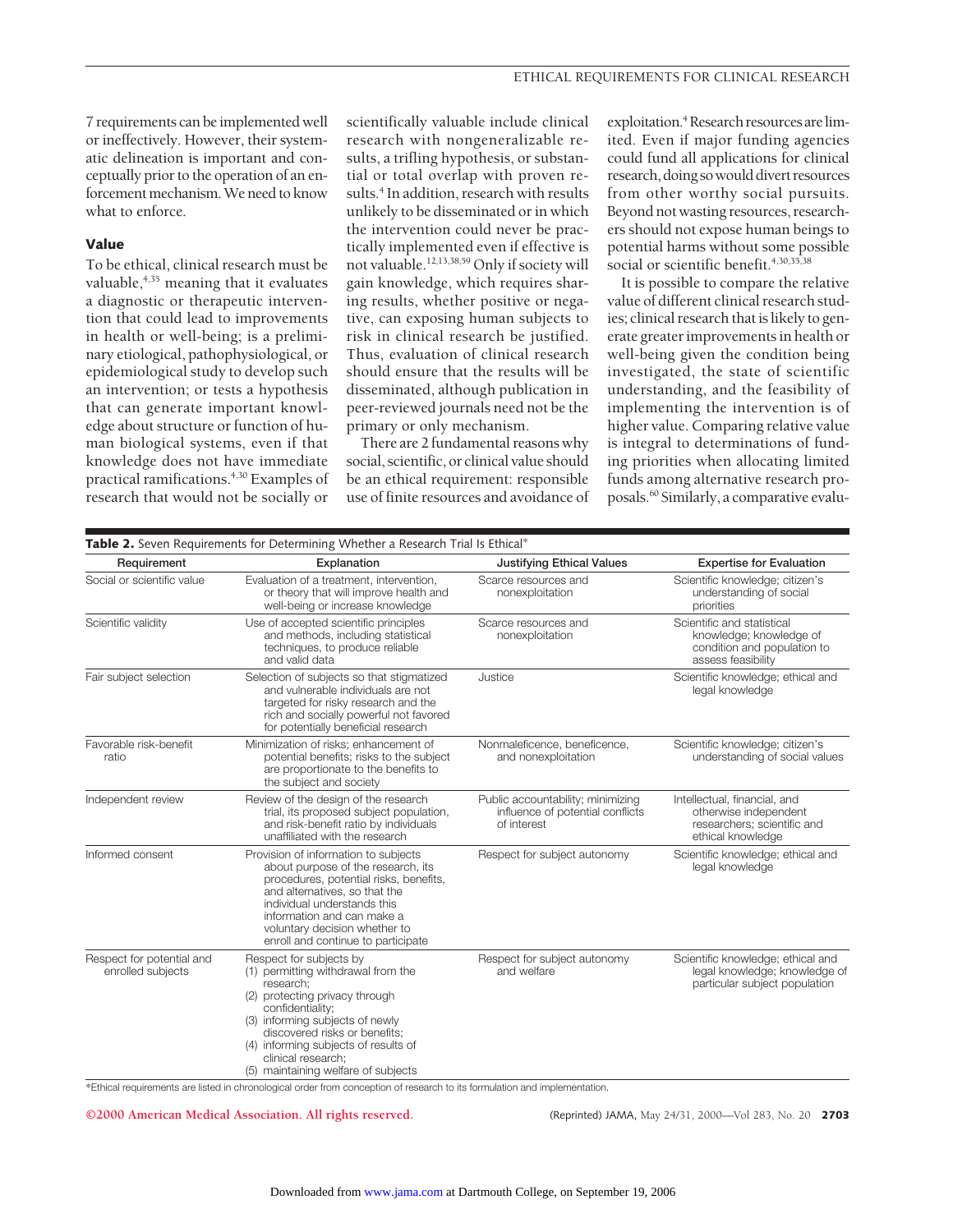ation of value may be necessary in considering studies involving finite scientific resources such as limited biological material or the small pool of long-term human immunodeficiency virus nonprogressors.

#### **Scientific Validity**

To be ethical, valuable research must be conducted in a methodologically rigorous manner.4 Even research asking socially valuable questions can be designed or conducted poorly and produce scientifically unreliable or invalid results.<sup>61</sup> As the CIOMS guidelines succinctly state: "Scientifically unsound research on human subjects is ipso facto unethical in that it may expose subjects to risks or inconvenience to no purpose."38

For a clinical research protocol to be ethical, the methods must be valid and practically feasible: the research must have a clear scientific objective; be designed using accepted principles, methods, and reliable practices; have sufficient power to definitively test the objective; and offer a plausible data analysis plan.4 In addition, it must be possible to execute the proposed study. Research that uses biased samples, questions, or statistical evaluations, that is underpowered, that neglects critical end points, or that could not possibly enroll sufficient subjects cannot generate valid scientific knowledge and is thus unethical.4,30,62 For example, research with too few subjects is not valid because it might be combined in a meaningful meta-analysis with other, as yet unplanned and unperformed clinical research; the ethics of a clinical research study cannot depend on the research that others might but have not yet done. Of course the development and approval of a valid method is of little use if the research is conducted in a sloppy or inaccurate manner; careless research that produces uninterpretable data is not just a waste of time and resources, it is unethical.

Clinical research that compares therapies must have "an honest null hypothesis" or what Freedman called clinical equipoise.<sup>30,63</sup> That is, there must be controversy within the scientific community about whether the new intervention is better than standard therapy, including placebo, either because most clinicians and researchers are uncertain about whether the new treatment is better, or because some believe the standard therapy is better while others believe the investigational intervention superior.<sup>63</sup> If there exists a consensus about what is the better treatment, there is no null hypothesis, and the research is invalid. In addition, without clinical equipoise, research that compares therapies is unlikely to be of value because the research will not contribute to increasing knowledge about the best therapy, and the risk-benefit ratio is unlikely to be favorable because some of the subjects will receive inferior treatment.

Importantly, a "good question" can be approached by good or bad research techniques; bad research methods do not render the question valueless. Thus, the significance of a hypothesis can and should be assessed prior to and independent of the specific research methods. Reviewers should not dismiss a proposal that uses inadequate methods without first considering whether adjustments could make the proposal scientifically valid.

The justification of validity as an ethical requirement relies on the same 2 principles that apply to value limited resources and the avoidance of exploitation.<sup>4,30</sup> "Invalid research is unethical because it is a waste of resources as well: of the investigator, the funding agency, and anyone who attends to the research."4 Without validity the research cannot generate the intended knowledge, cannot produce any benefit, and cannot justify exposing subjects to burdens or risks.<sup>50</sup>

#### **Fair Subject Selection**

The selection of subjects must be fair.30,37,56 Subject selection encompasses decisions about who will be included both through the development of specific inclusion and exclusion criteria and the strategy adopted for recruiting subjects, such as which communities will be study sites and

which potential groups will be approached. There are several facets to this requirement.

First, fair subject selection requires that the scientific goals of the study, not vulnerability, privilege, or other factors unrelated to the purposes of the research, be the primary basis for determining the groups and individuals that will be recruited and enrolled.<sup>3,30,37</sup> In the past, groups sometimes were enrolled, especially for research that entailed risks or offered no potential benefits, because they were "convenient" or compromised in their ability to protect themselves, even though people from less vulnerable groups could have met the scientific requirements of the study.30,37,53,54

Similarly, groups or individuals should not be excluded from the opportunity to participate in research without a good scientific reason or susceptibility to risk that justifies their exclusion.<sup>64</sup> It is important that the results of research be generalizable to the populations that will use the intervention. Efficiency cannot override fairness in recruiting subjects.<sup>37</sup> Fairness requires that women be included in the research, unless there is good reason, such as excessive risks, to exclude them.65-69 This does not mean that every woman must be offered the opportunity to participate in research, but it does mean that women as a class cannot be peremptorily excluded.

Second, it is important to recognize that subject selection can affect the risks and benefits of the study.70 Consistent with the scientific goals, subjects should be selected to minimize risks and enhance benefits to individual subjects and society. Subjects who are eligible based on the scientific objectives of a study, but are at substantially higher risk of being harmed or experiencing more severe harm, should be excluded from participation.<sup>71</sup> Selecting subjects to enhance benefits entails consideration of which subjects will maximize the benefit or value of the information obtained. If a potential drug or procedure is likely to be prescribed for women or children if proven safe and effective, then these groups should be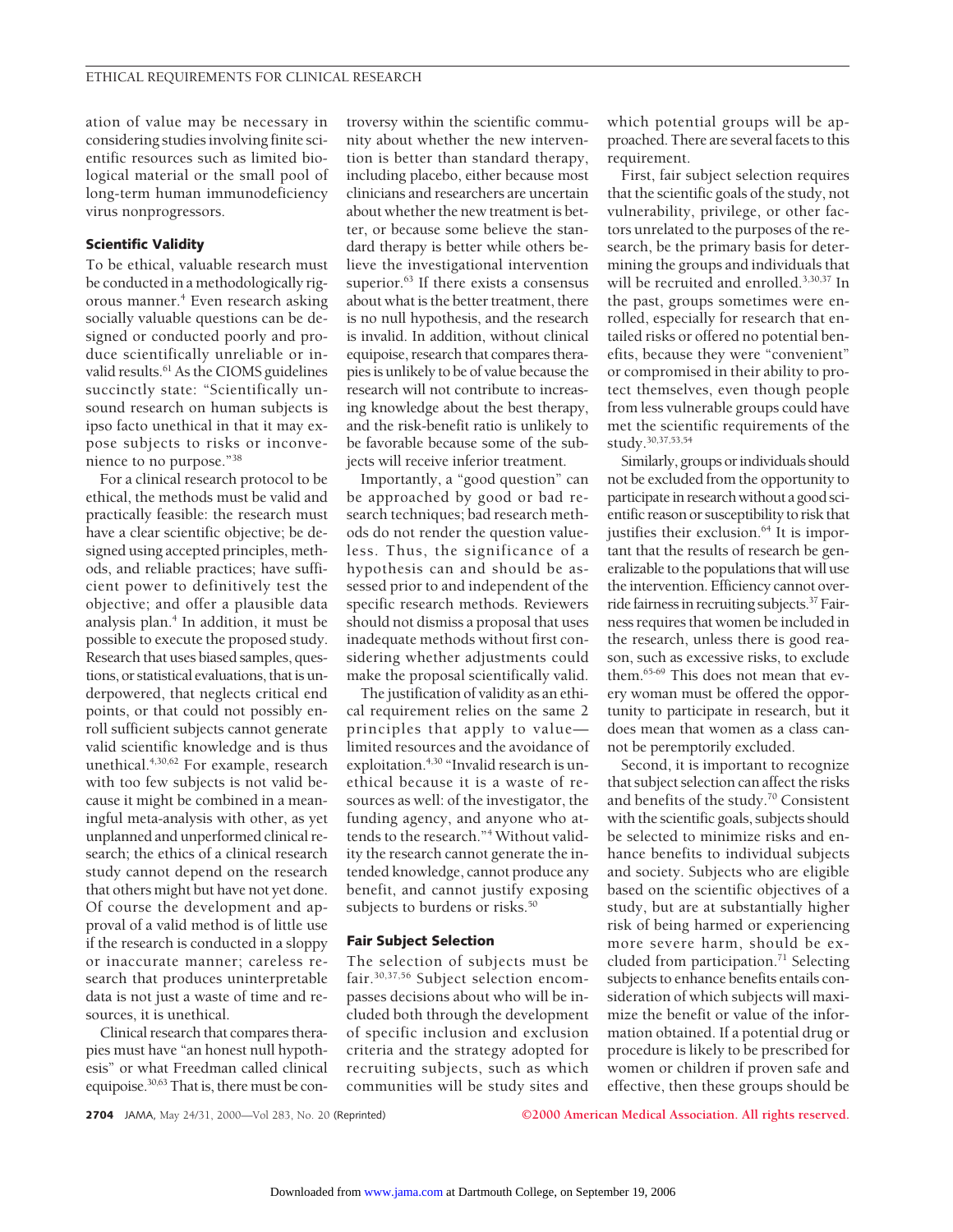included in the study to learn how the drug affects them.<sup>63,66,67</sup> Indeed, part of the rationale for recent initiatives to include more women, minorities, and children in clinical research is to maximize the benefits and value of the study by ensuring that these groups are enrolled.65-67,72,73 It is not necessary to include children in all phases of research. Instead, it may be appropriate to include them only after the safety of the drug has been assessed in adults.

Additionally, fair subject selection requires that, as far as possible, groups and individuals who bear the risks and burdens of research should be in a position to enjoy its benefits,<sup>12,13,38,59,74</sup> and those who may benefit should share some of the risks and burdens.<sup>75</sup> Groups recruited to participate in clinical research that involves a condition to which they are susceptible or from which they suffer are usually in a position to benefit if the research provides a positive result, such as a new treatment. For instance, selection of subjects for a study to test the efficacy of an antimalarial vaccine should consider not only who will best answer the scientific question, but also whether the selected groups will receive the benefits of the vaccine, if proven effective.12,13,37,59,74,76 Groups of subjects who will predictably be excluded as beneficiaries of research results that are relevant to them typically should not assume the burdens so that others can benefit. However, this does not preclude the inclusion of subjects who are scientifically important for a study but for whom the potential products of the research may not be relevant, such as healthy control subjects.

Fair subject selection should be guided by the scientific aims of the research and is justified by the principles that equals should be treated similarly and that both the benefits and burdens generated by social cooperation and activities such as clinical research should be distributed fairly.<sup>3,30,37,38,66,67</sup> This does not mean that individual subjects and members of groups from which they are selected must directly benefit from each clinical research project or that people who are marginalized, stigmatized, powerless, or poor should never be included. Instead, the essence of fairness in human subjects research is that scientific goals, considered in dynamic interaction with the potential for and distribution of risks and benefits, should guide the selection of subjects.

#### **Favorable Risk-Benefit Ratio**

Clinical research involves drugs, devices, and procedures about which there is limited knowledge. As a result, research inherently entails uncertainty about the degree of risk and benefits, with earlier phase research having greater uncertainty. Clinical research can be justified only if, consistent with the scientific aims of the study and the relevant standards of clinical practice, 3 conditions are fulfilled: the potential risks to individual subjects are minimized, the potential benefits to individual subjects are enhanced, and the potential benefits to individual subjects and society are proportionate to or outweigh the risks.30,36,37

Assessment of the potential risks and benefits of clinical research by researchers and review bodies typically involves multiple steps. First, risks are identified and, within the context of good clinical practice, minimized "by using procedures which are consistent with sound research design and which do not unnecessarily expose subjects to risk, and whenever appropriate, by using procedures already being performed on the subjects for diagnostic or treatment purposes."8

Second, potential benefits to individual subjects from the research are delineated and enhanced. Potential benefits focus on the benefits to individual subjects, such as health improvements, because the benefits to society through the generation of knowledge are assumed if the research is deemed to be of value and valid. The specification and enhancement of potential benefits to individual subjects should consider only health-related potential benefits derived from the research.<sup>77</sup> Assessment of the research plan should determine if

changes could enhance the potential benefits for individual subjects. For example, consistent with the scientific objectives, tests and interventions should be arranged to increase benefit to subjects. However, extraneous benefits, such as payment, or adjunctive medical services, such as the possibility of receiving a hepatitis vaccine not related to the research, cannot be considered in delineating the benefits compared with the risks, otherwise simply increasing payment or adding more unrelated services could make the benefits outweigh even the riskiest research. Furthermore, while participants in clinical research may receive some health services and benefits, the purpose of clinical research is not the provision of health services. Services directly related to clinical research are necessary to ensure scientific validity and to protect the wellbeing of the individual subjects.

In the final step, risks and potential benefits of the clinical research interventions to individual subjects are compared. In general, the more likely and/or severe the potential risks the greater in likelihood and/or magnitude the prospective benefits must be; conversely, research entailing potential risks that are less likely and/or of lower severity can have more uncertain and/or circumscribed potential benefits. If the potential benefits to subjects are proportional to the risks they face, as generally found when evaluating phase 2 and 3 research, then the additional social benefits of the research, assured by the fulfillment of the value and validity requirements, imply that the cumulative benefits of the research outweigh its risks.30

Obviously, the notions of "proportionality" and potential benefits "outweighing" risks are nonquantifiable.<sup>37</sup> However, the absence of a formula to determine when the balance of risks and potential benefits is proportionate does not connote that such judgments are inherently haphazard or subjective. Instead, assessments of risks and potential benefits to the same individuals can appeal to explicit standards, informed by existing data on the potential types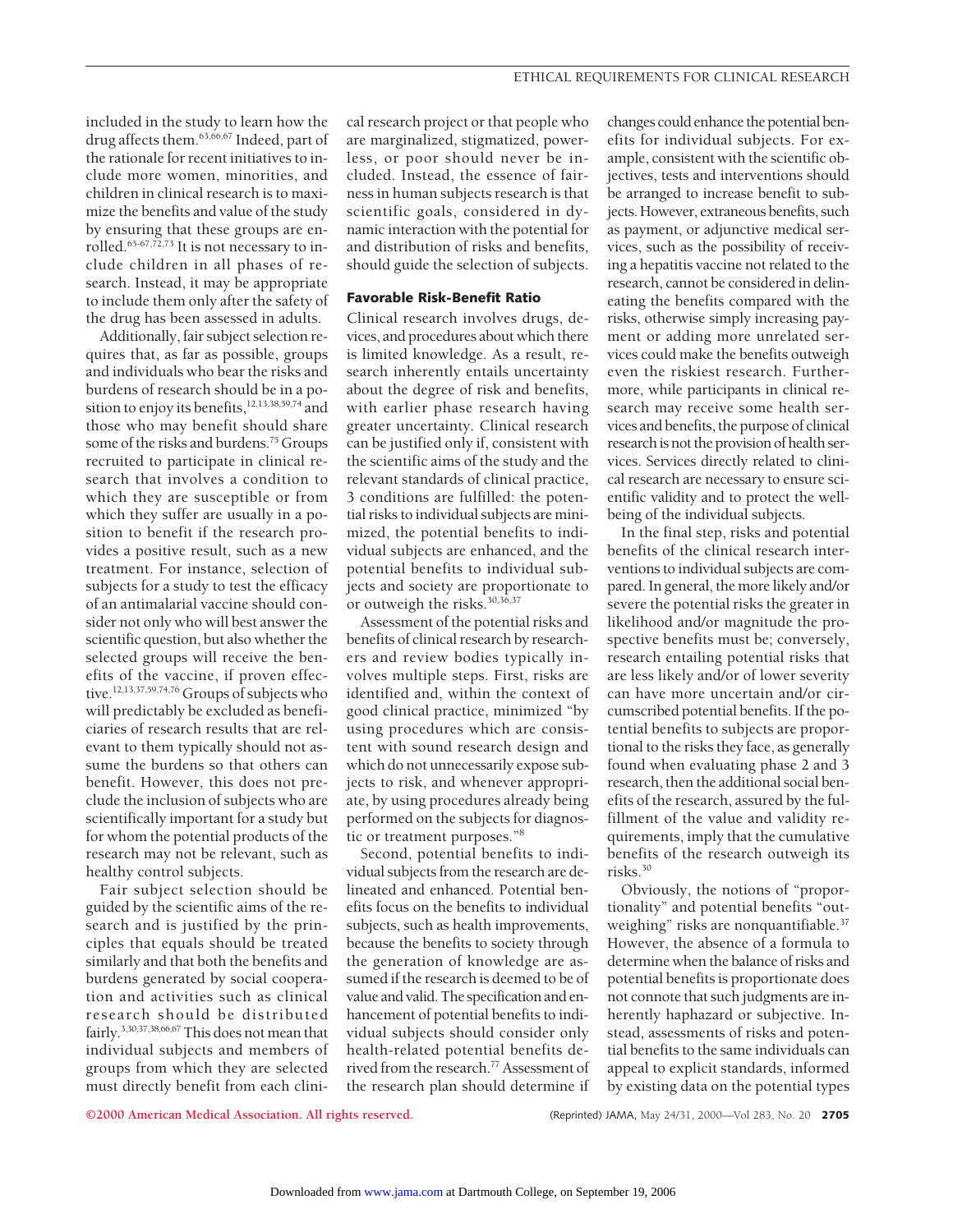of harms and benefits, their likelihood of occurring, and their long-term consequences.37 People routinely make discursively justifiable intrapersonal comparisons of risks and benefits for themselves and even for others, such as children, friends, and employees, without the aid of mathematical formulae.78

An additional evaluation is necessary for any clinical research that presents no potential benefits to individual subjects, such as phase 1 safety, pharmacokinetic, and even some epidemiology research, or when the risks outweigh the potential benefits to individual subjects.<sup>72</sup> This determination, which Weijer<sup>79</sup> calls a "risk-knowledge" calculus," assesses whether the societal benefits in terms of knowledge justify the excess risks to individual subjects. Determination of when potential social benefits outweigh risks to individual subjects requires interpersonal comparisons that are conceptually and practically more difficult.78 However, policymakers often are required to make these kind of comparisons, for example when considering whether pollution and its attendant harms to some people are worth the potential benefits of higher employment and tax revenues to others. There is no settled framework for how potential social benefits should be balanced against individual risks. Indeed, the appeal to a utilitarian approach of maximization, as in cost-benefit analysis, is quite controversial both morally and because many risks and benefits of research are not readily quantifiable on commensurable scales.78-82 Nevertheless, these comparisons are made,<sup>83</sup> and regulations mandate that investigators and IRBs make them with respect to clinical research. When research risks exceed potential medical benefits to individuals and the benefit of useful knowledge to society, the clinical research is not justifiable.

The requirement for a favorable riskbenefit ratio embodies the principles of nonmaleficence and beneficence, long recognized as fundamental values of clinical research.3,30,36,37 The principle of nonmaleficence states that one ought not to inflict harm on a person.<sup>3</sup> This justifies the need to reasonably reduce the risks associated with research. The principle of beneficence "refers to a moral obligation to act for the benefit of others."3 In clinical research, this translates into the need to enhance the potential benefits of the research for both individual subjects and society.<sup>3,30,37</sup> Ensuring that the benefits outweigh the risks is required by the need to avoid the exploitation of subjects.30,37

#### **Independent Review**

Investigators inherently have multiple, legitimate interests—interests to conduct high-quality research, complete the research expeditiously, protect research subjects, obtain funding, and advance their careers. These diverse interests can generate conflicts that may unwittingly distort the judgment of even well-intentioned investigators regarding the design, conduct, and analysis of research.<sup>84-87</sup> Wanting to complete a study quickly may lead to the use of questionable scientific methods or readily available rather than the most appropriate subjects. Independent review by individuals unaffiliated with the clinical research helps minimize the potential impact of such conflicts of interest.<sup>86,88</sup> For some research with few or no risks, independent review may be expedited, but for much of clinical research, review should be done by a full committee of individuals with a range of expertise who have the authority to approve, amend, or terminate a study.

Independent review of clinical research is also important for social accountability. Clinical research imposes risks on subjects for the benefit of society. Independent review of a study's compliance with ethical requirements assures members of society that people who enroll in trials will be treated ethically and that some segments of society will not benefit from the misuse of other human beings. Review also assures people that if they enroll in clinical research, the trial is ethically designed and the risk-benefit ratio is favorable.

In the United States, independent evaluation of research projects occurs through multiple groups including granting agencies, local IRBs, and data and safety monitoring boards.<sup>89-91</sup> In other countries, independent review of clinical research is conducted in other ways.

#### **Informed Consent**

Of all requirements, none has received as much explication as informed consent.<sup>2-4,6,7,19,30-32,35-38</sup> The purpose of informed consent is 2-fold: to ensure that individuals control whether or not they enroll in clinical research and participate only when the research is consistent with their values, interests, and preferences.2,3,30-32,35,37,92-96 To provide informed consent, individuals must be accurately informed of the purpose, methods, risks, benefits, and alternatives to the research; understand this information and its bearing on their own clinical situation; and make a voluntary and uncoerced decision whether to participate.97-99 Each of these elements is necessary to ensure that individuals make rational and free determinations of whether the research trial is consonant with their interests.

Informed consent embodies the need to respect persons and their autonomous decisions.2,3,97,98 To enroll individuals in clinical research without their authorization is to treat them merely as a means to purposes and ends they may not endorse and deny them the opportunity to choose what projects they will pursue.

Children and adults with diminished mental capacity who are unable to make their own decisions about participating in research nonetheless have interests and values.<sup>2,3</sup> For instance, individuals rendered unconscious due to head trauma or a stroke typically retain the interests and values they had just before the accident. Even individuals with severe Alzheimer disease retain some interests, if only those related to personal dignity and physical comfort. Showing respect for these nonautonomous persons means ensuring that research participation is consistent with their interests and values; this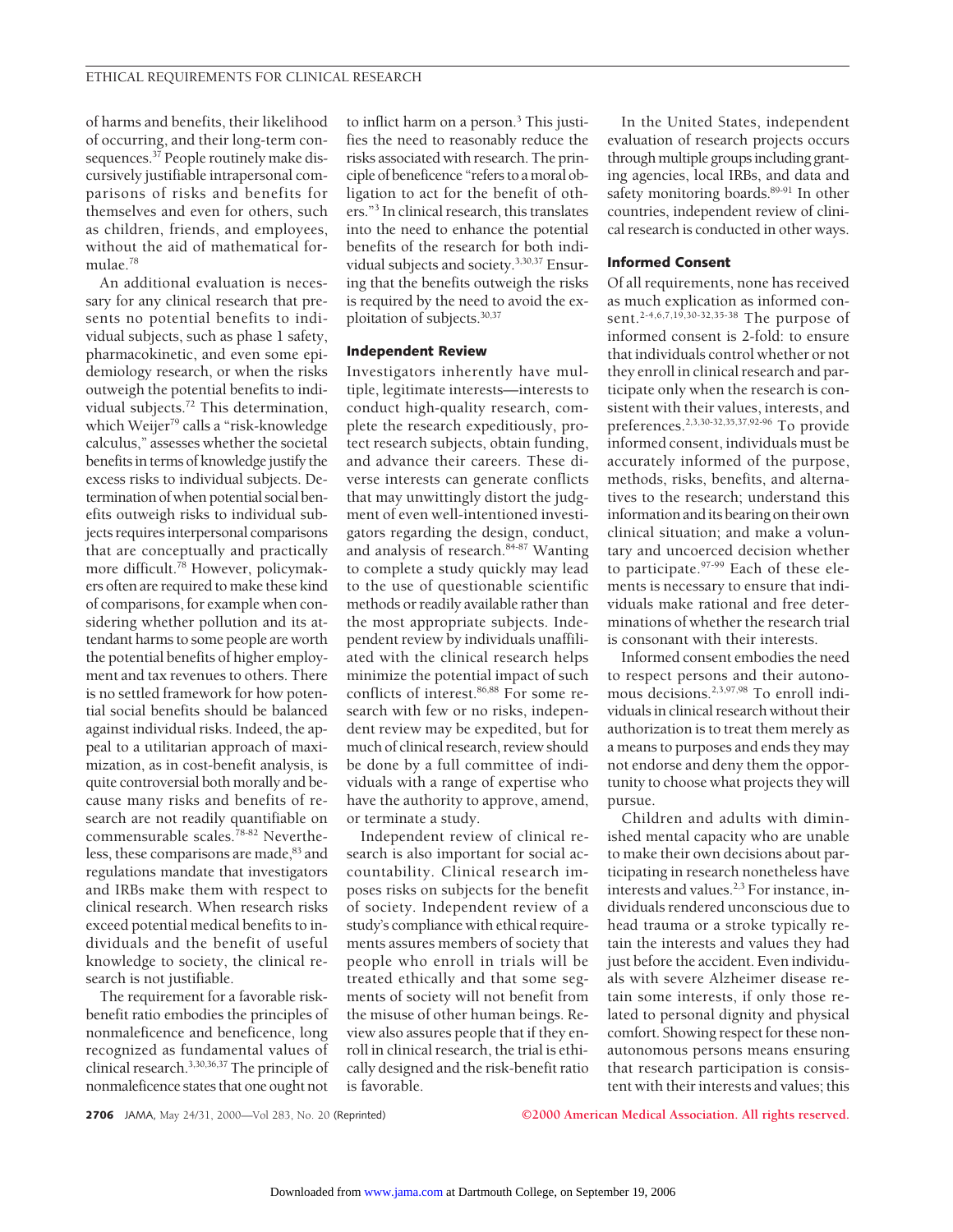usually entails empowering a proxy decision maker to determine whether to enroll the person in clinical research. In making this decision, the proxy uses the substituted judgment standard: what research decision would the subject make if he or she could.<sup>2,3,100</sup>

However, an individual's preferences and values related to clinical research may be unknown or unknowable, or, in the case of children, the individual may not have developed mature preferences related to research. In such cases, research proxies should choose the option that is in the individual's best medical interests. There is controversy about how much discretion proxies should have in such circumstances, especially given the inherent uncertainty of the risks and potential benefits of research participation.101-105 The National Bioethics Advisory Commission has urged that proxies should exercise "great caution" in making judgments about a subject's best interest regarding research.<sup>103</sup> Other groups believe that proxies should have more discretion.

In emergency settings that preclude time for identifying and eliciting the consent of a proxy decision maker, research can proceed without either informed consent or permission of proxy decision makers when conducted under strict guidelines.<sup>6</sup> Most importantly, there should be clinical equipoise—the absence of a consensus regarding the comparative merits of the interventions to be tested.<sup>63</sup> In such a case, the subject is not worse off by enrolling.

#### **Respect for Potential and Enrolled Subjects**

Ethical requirements for clinical research do not end when individuals either sign the consent form and are enrolled or refuse enrollment.<sup>106</sup> Individuals must continue to be treated with respect from the time they are approached—even if they refuse enrollment—throughout their participation and even after their participation ends. Respecting potential and enrolled subjects entails at least 5 different activities. First, since substantial information will be collected about potential as well as enrolled subjects, their privacy must be respected by managing the information in accordance with confidentiality rules. Second, respect includes permitting subjects to change their mind, to decide that the research does not match their interests, and to withdraw without penalty. Third, in the course of clinical research new information about the effect of the intervention or the subject's clinical condition may be gained. Respect requires that enrolled subjects be provided with this new information. For instance, when informed consent documents are modified to include additional risks or benefits discovered in the course of research, subjects already enrolled should be informed. Fourth, the welfare of subjects should be carefully monitored throughout their research participation. If subjects experience adverse reactions, untoward events, or changes in clinical status, they should be provided with appropriate treatment and, when necessary, removed from the study. Finally, to recognize subjects' contribution to clinical research, there should be some mechanism to inform them of what was learned from the research.

For commentators used to thinking about respect in terms of privacy and confidentiality alone, these different activities may seem a haphazard agglomeration of informed consent, confidentiality, and other protections. In fact, this requirement integrates into a coherent framework actions the commonality of which often goes unrecognized. As such, it reminds investigators, subjects, IRB members, and others that respect for subjects requires the respectful treatment of individuals who choose not to enroll and the careful ongoing monitoring of those who do, in addition to ensuring the privacy and confidentiality of enrolled subjects. This requirement emphasizes that the ethics of clinical research do not end with the signing of a consent document but encompass the actual implementation, analysis, and dissemination of research. Indeed, it suggests that although "human subjects" is the pre-

vailing designation, the term *subject* may not fully reflect appropriate respect: human research participant or partner may be more appropriate terminology.

Respect for potential and enrolled subjects is justified by multiple principles including beneficence, nonmaleficence, and respect for persons.<sup>3</sup> Permitting subjects to withdraw and providing them additional information learned from the research are key aspects of respecting subject autonomy.<sup>3,37</sup> Protecting confidentiality and monitoring wellbeing are motivated by respect for persons, beneficence, and nonmaleficence.3

### **ARE THESE ETHICAL REQUIREMENTS NECESSARY AND SUFFICIENT?**

Value, validity, fair subject selection, favorable risk-benefit ratio, and respect for subjects embody substantive ethical values. As such, they are all necessary: clinical research that neglected or violated any of these requirements would be unethical. Conversely, independent review and informed consent are procedural requirements intended to minimize the possibility of conflict of interest, maximize the coincidence of the research with subjects' interests, and respect their autonomy.<sup>30</sup> However, other procedures may also achieve these results. For instance, evidence of an individual's preferences regarding research may be obtained from a research advance directive rather than the individual's concurrent informed consent.<sup>103</sup> Given the existence of alternative procedures, informed consent requirements can be minimized, and, in some circumstances, consent can even be waived.<sup>7,101,103</sup> Research on emergency life-saving interventions for subjects who are unconscious or otherwise not mentally capable of consent and for whom family or proxy consent is not immediately available may be conducted without informed consent.<sup>6,107-109</sup> Thus, all requirements need to be satisfied, but they may have to be adjusted and balanced given the circumstances of different types of research.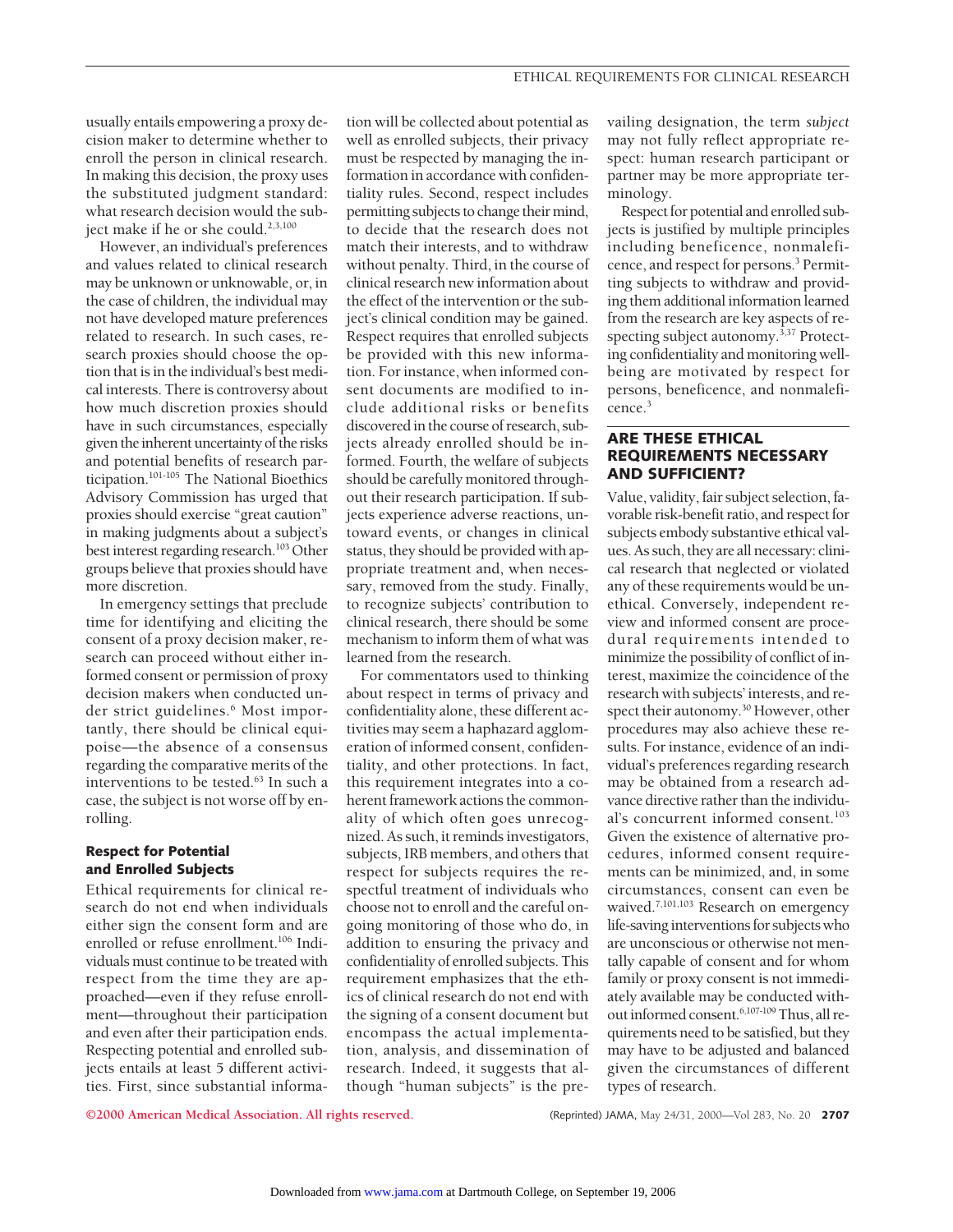As interpreted and elaborated for specific research protocols, the fulfillment of each of these 7 requirements ensures that research is socially valuable and subjects are not exploited, that subjects are treated fairly and with respect, and that their interests are protected. As a result, these requirements should be sufficient to ensure that the vast majority of clinical research is ethical.30 While it may be impossible to exclude the possibility that additional requirements are needed in rare cases, these 7 requirements are the essential ones.

# **UNIVERSALITY OF THE REQUIREMENTS**

These 7 requirements for ethical clinical research are also universal.<sup>35-49,110</sup> They are justified by ethical values that are widely recognized and accepted and in accordance with how reasonable people would want to be treated.<sup>110-112</sup> Indeed, these requirements are precisely the types of considerations that would be invoked to justify clinical research if it were challenged.

Like constitutional provisions and amendments, these ethical requirements are general statements of value that must be elaborated by traditions of interpretation and that require practical interpretation and specification that will inherently be context and culture dependent.<sup>110-113</sup> For instance, while informed consent is meant to ensure that research subjects are treated with respect, what constitutes respect varies from culture to culture.110,114 In some places, it will be necessary to elicit the consent of elders before individual subjects can be approached for informed consent.<sup>115</sup> Similarly, who is considered vulnerable for the purposes of fair subject selection criteria will vary by locale. While in the United States special efforts are necessary to ensure that racial minorities are not just targeted for research with high potential for risks, $53,73$ in other places fair subject selection may require special focus on religious groups. Similarly, local traditions and economic conditions will influence when financial payments may constitute undue inducements. Also, whether research has a favorable risk-benefit ratio will depend on the underlying health risks in a society. Research that is unacceptable in one society because its risks outweigh the risks posed by the disease may have a favorable risk-benefit ratio in another society where the risks posed by the disease are significantly greater. Adapting these requirements to the identities, attachments, and cultural traditions embedded in distinct circumstances neither constitutes moral relativism nor undermines their universality<sup>110-112</sup>; doing so recognizes that while ethical requirements embody universal values, the manner of specifying these values inherently depends on the particular context.<sup>110-112</sup>

## **NECESSARY EXPERTISE**

These ethical requirements emphasize the type of training and skills necessary for clinical investigators and those conducting independent review (Table 2). Not only must clinical investigators be skilled in the appropriate methods, statistical tests, outcome measures, and other scientific aspects of clinical trials, they must have the training to appreciate, affirm, and implement these ethical requirements, such as the capacity and sensitivity to determine appropriate subject selection criteria, evaluate risk-benefit ratios, provide information in an appropriate manner, and implement confidentiality procedures. Similarly, because independent review of clinical research must assess its value, validity, selection criteria, risk-benefit ratios, informed consent process, and procedures for monitoring enrolled subjects, the necessary skills must range from scientific to ethical to lay knowledge. Consequently, the independent ethical review of research trials should involve individuals with training in science, statistics, ethics, and law, as well as reflective citizens who understand social values, priorities, and the vulnerability and concerns of potential subjects (Table 2).

# **ACTUAL CASES**

Considering actual cases illuminates how the requirements can guide ethical evaluation of clinical research. One persistently controversial issue is the use of placebo controls.<sup>14-16</sup> A new class of antiemetics, serotonin antagonists, such as ondansetron hydrochloride and granistron hydrochloride, were developed about 10 years ago. To evaluate these drugs, investigators conducted placebo-controlled trials randomizing cancer patients receiving emetogenic chemotherapy to either placebo or the serotonin antagonists.<sup>116-118</sup>

In evaluating the ethics of this clinical research, all requirements need to be fulfilled, but 3 requirements seem particularly relevant: value, scientific validity, and risk-benefit ratio. There is no doubt that the dominant antiemetic therapies of the time, such as prochlorperazine, metoclopramide hydrochloride, and high-dose corticosteroids are effective. However, they are not completely effective, especially for strongly emetogenic chemotherapy such as platinum, and they have significant adverse effects, especially dystonic reactions. Alternative antiemetic therapies that would be more effective and have fewer adverse effects were viewed as desirable and of value. However, there was no value in knowing whether the serotonin antagonists were better than placebo in controlling emesis, since placebo was not the standard of care at the time of the research.<sup>14,63</sup> Even if the serotonin antagonists were shown to be more effective than placebo, it would be a further issue to evaluate their effectiveness and adverse-event profile compared with the extant interventions. Thus, a placebocontrolled trial of the serotonin antagonists for chemotherapy-induced emesis does not fulfill the value requirement.

Comparative studies evaluating the difference between 2 active treatments are common in cancer therapy and valid as a study design.14-16 Some argue that active-controlled studies are scientifically more difficult to conduct than placebo-controlled trials.<sup>119</sup> However, any ethically and scientifically valid randomized trial requires that there be an honest null hypothesis.30,63 The null hypothesis that the serotonin antagonists are equivalent to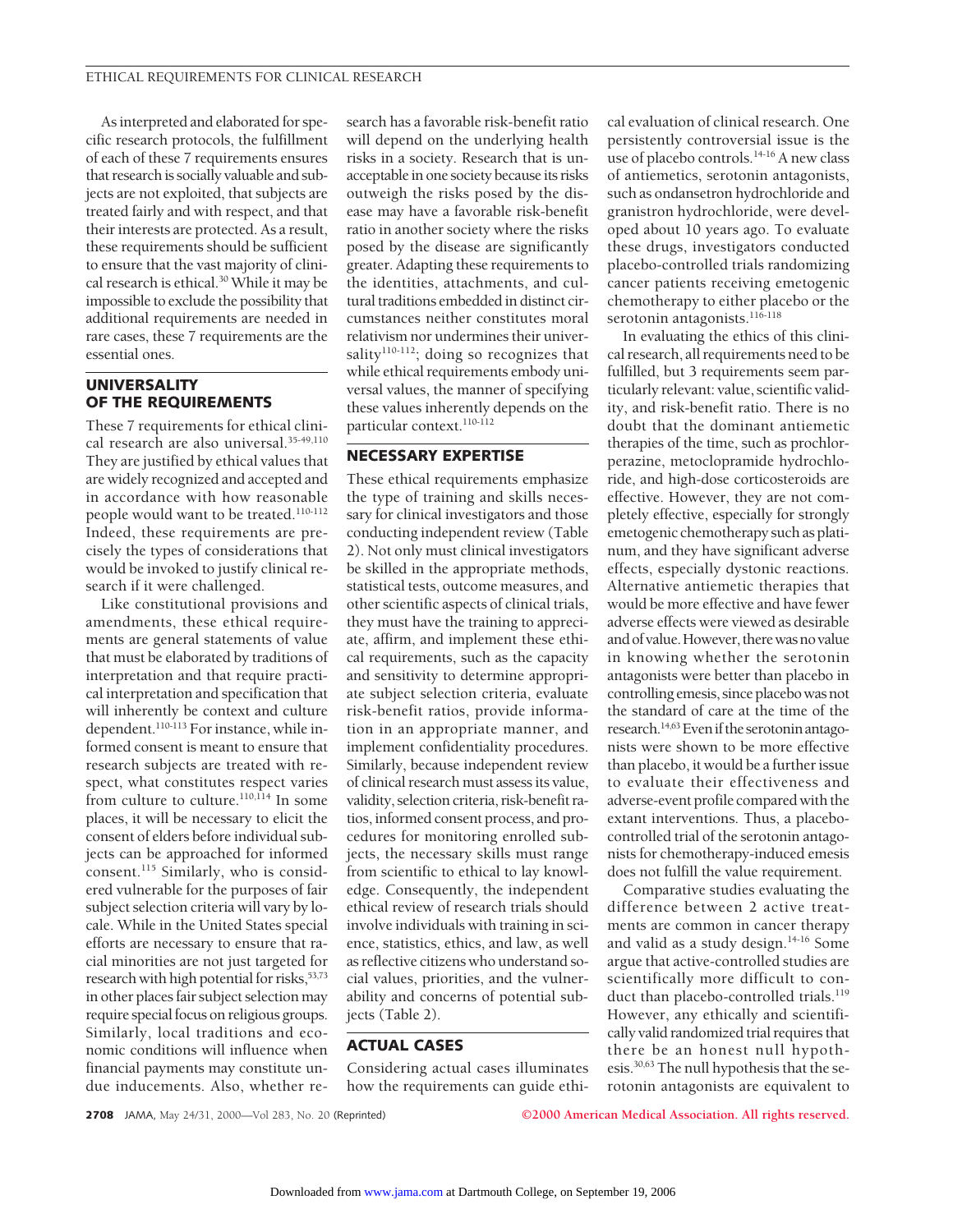placebo was not reasonable at the time of the clinical research.<sup>14,63</sup> Indeed, coeval with the placebo-controlled studies were randomized controlled trials with serotonin antagonists vs active antiemetic therapy.120,121 Thus, a placebocontrolled trial was not the only scientifically valid method.

Those who supported the notion of a randomized, placebo-controlled trial of serotonin antagonists argued that there was no serious risk from using a placebo because emesis is a transitory discomfort that results in no permanent disability.119,122 However, emesis is not pleasant. Indeed, the entire rationale for developing serotonin antagonists is that chemotherapyinduced emesis is a sufficiently serious health problem that development and use of effective interventions in clinical practice are justifiable and desirable.123As one published report of a randomized placebo-controlled trial of ondansetron stated to justify the research: "Uncontrolled nausea and vomiting [from chemotherapy] frequently results in poor nutritional intake, metabolic derangements, deterioration of physical and mental condition, as well as the possible rejection of potentially beneficial treatment. Many patients are more afraid of uncontrolled nausea and vomiting than of alopecia."118

Furthermore, the placebo-controlled trials for antiemetics included"'rescue' medication if patients had persistent nausea or vomiting."118 This indicates both that there was an alternative standard treatment for chemotherapy-induced emesis and that emesis was sufficiently harmful to require intervention.14,15,123,124 Permitting patients to vomit while being administered placebo causes them unnecessary harm.<sup>14,123,124</sup> Thus, a placebocontrolled trial of antiemetics for chemotherapy-induced emesis does not minimize harm in the context of good clinical practices and so fails the favorable risk-benefit ratio when an available clinical intervention can partially ameliorate some of the harm.<sup>123</sup>

Importantly, the evaluation of these placebo-controlled trials of antiemetics did not need to address informed consent to determine whether they were ethical.122 Indeed, even if patients had signed an informed consent document that indicated they could be randomized to placebo and that there were alternative effective treatments, the placebo-controlled research on serotonin antagonists would still be unethical.

Another controversial issue involves research in developing countries.<sup>9-13,57,59</sup> Recently, a rhesus rotavirus tetravalent (RRV-TV) vaccine was licensed in the United States after randomized trials in developed countries demonstrated a 49% to 68% efficacy in preventing diarrhea and up to 90% efficacy in preventing severe cases of diarrhea.125-127 However, shortly after approval, the vaccine was withdrawn from the US market because of a cluster of cases of intussusception, representing an approximately 1 in 10000 added risk of this complication.128 Should randomized controlled trials of RRV-TV vaccine proceed as planned in developing countries or wait for a new vaccine candidate to be developed? (C. Weijer, MD, PhD, written communication, March 24, 2000) In evaluating the ethics of these proposed trials, the requirements of value, scientific validity, fair subject selection, and risk-benefit ratio are particularly relevant.

Despite oral rehydration therapy, more than 600000 children in developing countries die annually from rotavirus diarrhea.129 In some countries, the death rate from rotavirus is nearly 1 in 200. Clearly, a rotavirus vaccine with even 80% efficacy that prevented more than half a million deaths would be of great value. But is research using the RRV-TV vaccine ethical when the risk of intussusception stopped its use in the United States? The RRV-TV vaccine was the first and only licensed rotavirus vaccine and has already been administered to nearly 1 million children; potential alternative rotavirus vaccines are still years away from phase 3 research. Thus, given the potential benefit of preventing deaths from rotavirus in developing countries, a trial of RRV-TV vaccine now—even if a better vaccine becomes evaluable in a

few years—is worthwhile. There is value to the research on the vaccine for developing countries only if there is reasonable assurance children in the country would be able to obtain it if it proved ef $f$ ective.<sup>12,13,59</sup>

Vaccines effective in developed countries may or may not be as effective or safe in developing countries. Host, viral, and environmental factors and seasonality of the disease can alter the efficacy and safety profiles of a vaccine.<sup>130</sup> Thus, there is good scientific rationale for determining whether the RRV-TV vaccine can achieve sufficient levels of protection against diarrhea with an acceptably low incidence of complications in children in developing countries. In this case, given the lack of an established method of preventing rotavirus infections in these countries, a placebo-controlled trial would be valid.

Two factors suggest that, in the RRV-TV vaccine study, subjects in developing countries are being selected for reasons of science and not being exploited. First, the most appropriate subjects for a rotavirus vaccine trial are infants and children who have a high incidence of rotavirus infection and who experience significant morbidity and mortality from the infection. In such a population the efficacy of the vaccine would be most apparent. Second, since the RRV-TV vaccine has been withdrawn from the US market, children in developing countries are not being selected to assume risks to evaluate a vaccine that will ultimately benefit children in developed countries (Weijer, written communication). As long as the RRV-TV vaccine would be made available to the population recruited for the study if proven safe and effective, children in the developing countries are being selected appropriately.12,13,59

The final element is evaluation of the risk-benefit ratio. In the United States, the RRV-TV vaccine posed a risk of intussusception of about 1 in 10000, while rotavirus causes about 20 deaths annually or in fewer than 5 in 1 million children. Thus, in developed countries the risk-benefit ratio is not favorable— 1 death from rotavirus diarrhea pre-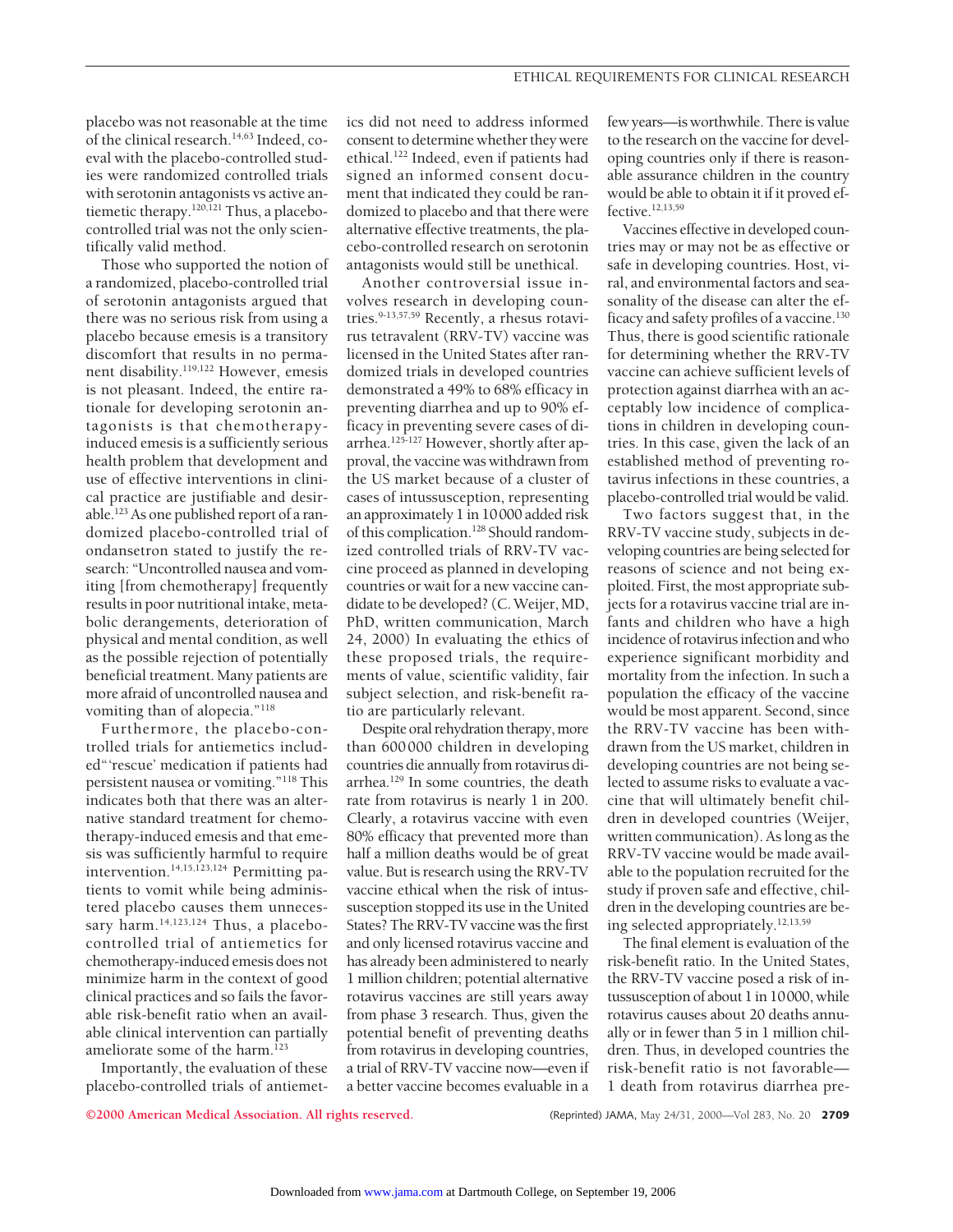vented at the risk of 20 to 40 cases of intussusception. Because of underlying disease burden, the risk-benefit ratio in developing countries is much different. If rotavirus causes the death of 1 in 200 children while the RRV-TV vaccine causes intussusception in 1 in 10000 children, about 50 deaths from rotavirus diarrhea are prevented for each case of intussusception. Consequently, the risk-benefit ratio of the RRV-TV vaccine is favorable for individual subjects in developing countries while it is unfavorable for subjects in developed countries. This difference in risk-benefit ratios is a fundamental part of the justification for conducting the research on an RRV-TV vaccine in a developing country when it could not be ethically conducted in a developed country (Weijer, written communication). Obviously, to be ethical, randomized controlled trials of an RRV-TV vaccine would also have to adhere to the other requirements—independent review, informed consent, and respect for enrolled subjects.

## **CONCLUSION**

These 7 requirements for considering the ethics of clinical research provide a systematic framework to guide researchers and IRBs in their assessments of individual clinical research protocols. Just as constitutional rulings are rarely unanimous, this framework will not necessarily engender unanimous agreement on the ethics of every clinical research study. Reasonable disagreement results from 3 sources: differences of interpretations of the requirements, of views about the need for additional requirements, and of application to specific studies. Nevertheless, this framework does provide the necessary context for review bodies to generate traditions of interpretation, understand disagreements, and highlight the kinds of considerations that must be invoked to resolve them. Like a constitution, these requirements can be reinterpreted, refined, and revised with changes in science and experience. Yet these requirements must all be considered and met to ensure that clinical research wherever it is practiced—is ethical.

**Disclaimer:** The views herein are those of the authors and do not represent the views or policies of the Department of Health and Human Services or the National Institutes of Health.

**Acknowledgment:** We thank Robert J. Levine, MD, Steven Joffe, MD, Franklin Miller, PhD, Robert Truog, MD, James Childress, PhD, Francis Crawley, PhD, and Albert Kapikian, MD, for their criticisms of the manuscript as well as Alan Sandler, DDS, Ruth Macklin, PhD, Eric Meslin, PhD, and Charles Weijer, MD, PhD, for helpful discussion and suggestions on the ideas contained in the manuscript.

#### **REFERENCES**

**1.** Childress J. The place of autonomy in bioethics. *Hastings Cent Rep*. 1984;14:12-16.

**2.** Dworkin G. *The Theory and Practice of Autonomy*. New York, NY: Cambridge University Press; 1988.

**3.** Beauchamp TL, Childress J. *The Principles of Biomedical Ethics*. New York, NY: Oxford University Press; 1996:chap 3.

**4.** Vanderpool HY, ed. *The Ethics of Research Involving Human Subjects*. Frederick, Md: University Publishing Group; 1996:45-58.

**5.** Freedman B. Scientific value and validity as ethical requirements for research. *IRB*. 1987;9:7-10.

**6.** Office of the Secretary. Protection of human subjects: informed consent and waiver of informed consent requirements in certain emergency research; final rules. 61 *Federal Register* 51498-51533 (1996). **7.** Truog RD, Robinson W, Randolph A, Morris A. Is informed consent always necessary for random-

ized, controlled trials? *N Engl J Med*. 1999;340:804-807. **8.** US Department of Health and Human Services. Pro-

tections of human subjects. 45 CFR §46 (1991). **9.** Angell M. The ethics of clinical research in the third

world. *N Engl J Med*. 1997;337:847-849.

**10.** Lurie P, Wolfe S. Unethical trials of interventions to reduce perinatal transmission of the human immunodeficiency virus in developing countries. *N Engl J Med*. 1997;337:853-856.

**11.** Varmus H, Satcher D. Ethical complexities of conducting research in developing countries. *N Engl J Med*. 1997;337:1003-1005.

**12.** Grady C. Science in the service of healing. *Hastings Cent Rep*. 1998;28:34-38.

**13.** Crouch R, Arras J. AZT trials and tribulations. *Hastings Cent Rep*. 1998;28:26-34.

**14.** Rothman KJ, Michels KB. The continuing unethical use of placebo controls. *N Engl J Med*. 1994;331: 394-398.

**15.** Freedman B. Placebo-controlled trials and the logic of clinical purpose. *IRB*. 1990;12:1-6.

**16.** Weijer C. Placebo-controlled trials in schizophrenia. *Schizophr Res*. 1999;35:211-218.

**17.** Lipsett M. On the nature and ethics of phase I clinical trials of cancer chemotherapies. *JAMA*. 1982; 248:941-942.

**18.** Freedman B. Cohort-specific consent. *IRB*. 1990;  $12.5 - 7$ 

**19.** Annas GJ. The changing landscape of human experimentation. *Health Matrix*. 1992;2:119-140. **20.** Lehrman S. Jewish leaders seek guidelines. *Na-*

*ture*. 1997;389:322. **21.** Levine C, Dubler NN, Levine RJ. Building a new

consensus. *IRB*. 1991;13:1-17.

**22.** Weijer C, Goldsand G, Emanuel EJ. Protecting communities in research. *Nat Genet*. 1999;23:275-280. **23.** Juengst ET. Groups as gatekeepers to genomic research. *Kennedy Institute J Ethics*. 1998;8:183-200. **24.** Weijer C. Protecting communities in research. *Camb Q Healthc Ethics*. 1999;8:501-513.

**25.** Kopelman LM, Moskop JC, eds. *Children and Health Care*. Dordrecht, the Netherlands: Klumer; 1989:73-87.

**26.** Freedman B, Fuks A, Weijer C. In loco parentis. *IRB*. 1993;15:13-19.

**27.** Leikin S. Minors' assent, consent, or dissent to medical research. *IRB*. 1993;15:1-7.

**28.** Grodin MA, Glantz LH, eds. *Children as Research Subjects*. New York, NY: Oxford University Press; 1994:81-101.

**29.** Committee on Drugs, American Academy of Pediatrics. Guidelines for the ethical conduct of studies to evaluate drugs in pediatric populations. *Pediatrics*. 1995;95:286-294.

**30.** Levine RJ. *Ethics and Regulation of Clinical Research*. 2nd ed. New Haven, Conn: Yale University Press; 1988.

**31.** The President's Commission for the Study of Ethical Problems in Medicine and Biomedical and Behavioral Research. *Summing Up*. Washington, DC: US Government Printing Office; 1983.

**32.** Katz J. *Experimentation With Human Beings*. New York, NY: Russell Sage Foundation; 1972.

**33.** Wertheimer A. *Exploitation*. Princeton, NJ: Princeton University Press; 1996: chap 1.

**34.** DeCastro LD. Exploitation in the use of human subjects for medical experimentation. *Bioethics*. 1995; 9:259-268.

**35.** The Nuremberg Code. *JAMA*. 1996;276:1691. **36.** World Medical Association. Declaration of Helsinki. *JAMA*. 1997;277:925-926.

**37.** National Commission for the Protection of Human Subjects of Biomedical and Behavioral Research. *The Belmont Report*. Washington, DC: US Government Printing Office; 1979.

**38.** Council for International Organizations of Medical Sciences. *International Ethical Guidelines for Biomedical Research Involving Human Subjects*. Geneva, Switzerland: CIOMS; 1993.

**39.** Brody BS. *The Ethics of Biomedical Research*. New York, NY: Oxford University Press; 1998:chap 9.

**40.** Fluss S. *International Guidelines on Bioethics*. Geneva, Switzerland: European Forum on Good Clinical Practice/CIOMS; 1998.

**41.** Sugarman J, Mastroianni A, Kahn JP. *Research With Human Subjects*. Frederick, Md: University Publishing Group; 1998.

**42.** World Health Organization. Guidelines for good clinical practice for trials on pharmaceutical products. In: *The Use of Essential Drugs*. Appendix 3. Geneva, Switzerland: WHO; 1995.

**43.** CouncilofEurope(DirecorateofLegalAffairs).*Convention for the Protection of Human Rights and Dignity of the Human Being With Regard to the ApplicationofBiologyandMedicine*.Strasbourg,France:Council of Europe; 1996.

**44.** International Conference on Harmonisation of Technical Requirements for Registration of Pharmaceuticals for Human Use (ICH). Good clinical practice: consolidated guidance, 62 *Federal Register* 25692 (1997).

**45.** European Forum for Good Clinical Practice. *Guidelines and Recommendations for European Ethics Committees*. Leuven, Belgium: EFGCP; 1997.

**46.** Medical Research Council (UK). *Guidelines for Good Clinical Practice in Clinical Trials*. London, England: MRC; 1998.

**47.** Uganda National Council of Science and Technology (UNCST). *Guidelines for the Conduct of Health Research Involving Human Subjects in Uganda*. Kampala, Uganda: UNCST; 1998.

**48.** Medical Research Council of Canada, Natural Sciences and Engineering Research Council of Canada, and Social Sciences and Humanities Research Council of Canada. *Tri-Council Policy Statement*. Ottawa, Ontario: Public Works and Government; 1998. **49.** National Health and Medical Research Council. *National Statement on Ethical Conduct in Research Involving Humans*. Canberra, Australia: NHMRC; 1999. **50.** Levine RJ. The impact of HIV infection on society's perception of clinical trials. *Kennedy Institute J Ethics.* 1994;4:93-98.